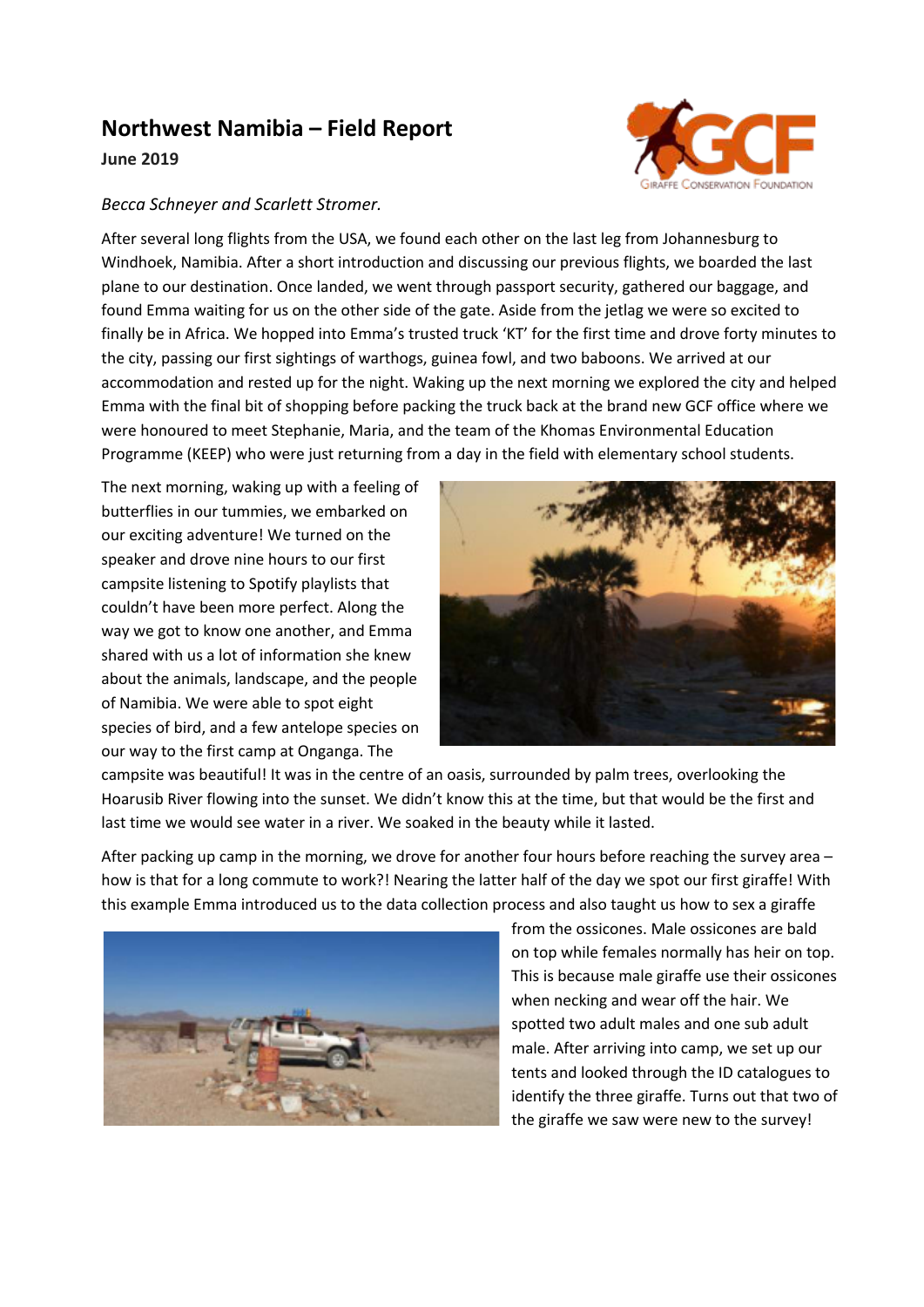

We celebrated our first giraffe sighting by each naming one. It took a few days to think of meaningful names, but we settled on 'Chadwick' and 'Elliot'.

On our first full day of surveying, we drove a long way through the Kunene Region. Not too many giraffe, which was perfect for allowing time for Emma to show us how we needed to line up our photos and how to record on the data sheet. We crossed over some dunes to

reach the dry riverbed of the Nadas River where we found a female giraffe. Despite her being rather nervous of our truck, we still managed to get some photos for identification. On our way back to camp we saw our first Lappet-faced vulture and some Ludwig bustards.

The next three nights were spent in the Hoarusib River. On the way there we continued down the Khumib River, passed our turn to go to the Hoarusib River because Emma was in search for a herd of giraffe she knew was there. Not long thereafter we saw a giraffe poking his head out of a tree. When we got closer, giraffe started walking out of the shrubs, 14 in total. We were amazed at how many there were. We immediately started data collection. It was our first true test in keeping track of which giraffe we had taken photos of and which ones we had not. It wasn't easy for us newbies, but Emma knew them pretty well, and was able to keep track. We were impressed. We camped at Purros Community Campsite for the next three nights, surrounded by camelthorn trees and huge salvadora bushes that the showers were built into. Most nights after dinner, Emma showed us the different southern hemisphere constellations, including the Milky Way. It was fun to learn about the night sky and how it differed from our Northern Hemisphere sky that we are so used to. We fell asleep to the sounds of jackals howling and an occasional elephant coming through the camp to feed on the trees.

Surveying giraffe along the Hoarusib River for the next few days was very exciting. Almost around every corner there were giraffe. We came across two females who sported ossi-units, GCF's new solar powered GPS satellite tracking units. We enjoyed learning about how the units have evolved throughout the years, and how the current units are deployed. We also came across a male giraffe named 'Goober', who has skin disease on his back leg. Emma had told us that he dragged his leg due to the severity of the disease, but when we saw him it looked as if he was getting better.

Each night Emma would take us to an unforgettable sundowner spot that overlooked the Hoarusib River. On the second night we passed four young female giraffe on our



2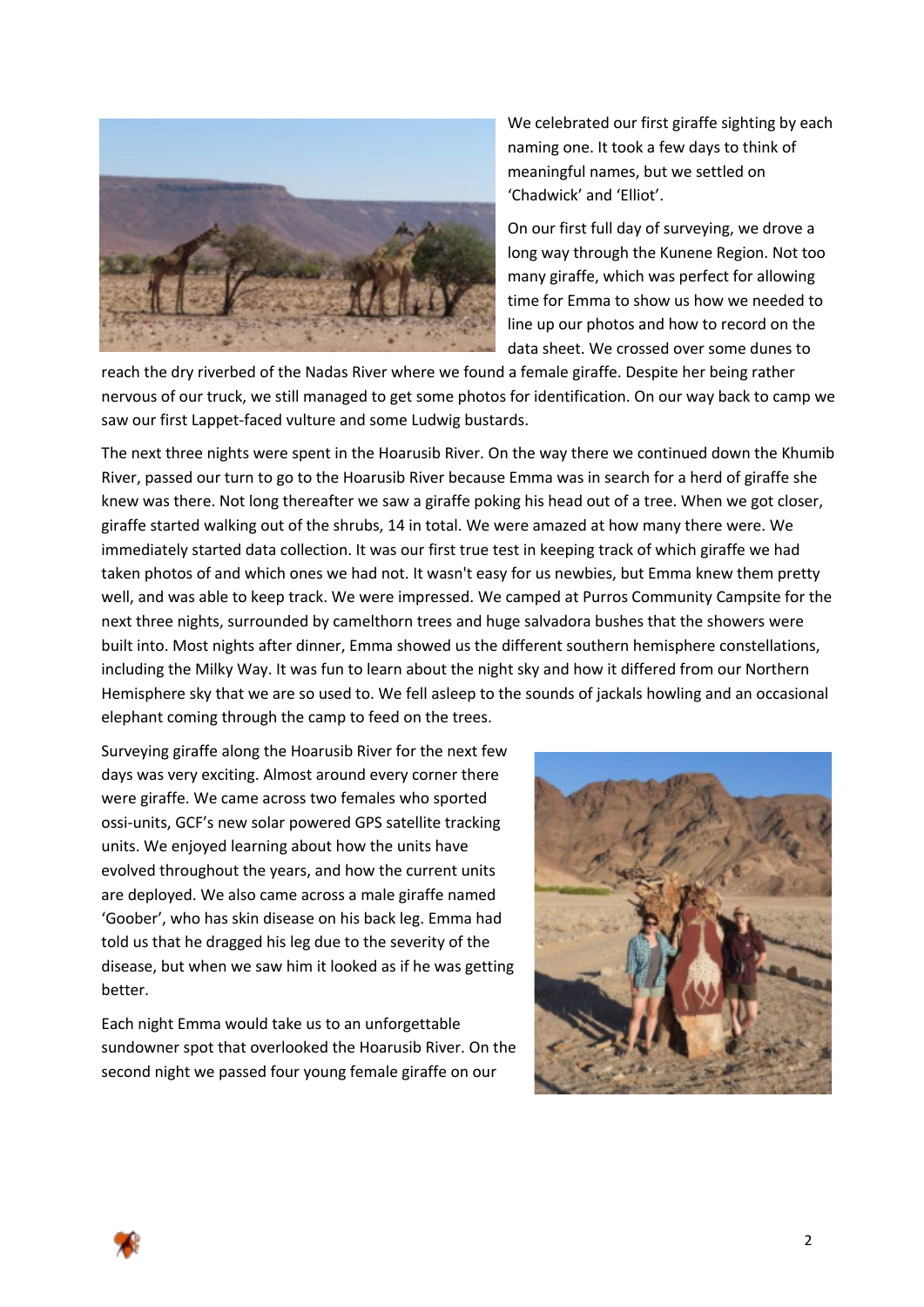way to a beautiful overlook. As the sun began to set, a bull elephant walked down the riverbed snacking on tree branches. It was an incredibly special evening with a gorgeous sunset and an elephant view!

Sadly, the day came to leave the Hoarusib River and continue our journey to Okangwe, which is located in the mountainous area between the Hoarusib and the Hoanib Rivers. This is black rhino country, so we were excited. Giraffe sightings were few and far between but the mountain zebra were



everywhere. As we got closer to our camp, we spotted some signs of black rhino. Something we both did not expect seeing, but sure enough Becca spotted one in the bushes. We sat in amazement and enjoyed the moment thoroughly. Later after setting up camp we drove up the waterhole to view the sunset and all the birds that flock to the water. There we encountered some trackers from Save the Rhino Trust who told us that we had seen Tinky earlier, a female rhino. It was nice to have a name to the face now. That night was a full moon and the zebra were out and about, calling to one another, probably alarming each other that we were camping in their area. It sounded like they were right outside our tents. Definitely an experience we will never forget.

On the way to our last campsite we drove through picturesque sand dunes before reaching the Hoanib River. Immediately we saw a large herd of giraffe browsing along the riverbed. This herd included Cliff, the giraffe with a cleft palate, as well as Coffee Girl who has a short tail and scars due to a lion attack. Our next stop was for a family of elephant including two young calves. Continuing along the dry riverbed in search of giraffe we encountered a truck that was stuck in the sand. All of KT's attempts to pull the truck out failed, so we quickly drove off to the Natural Selection Lodge to get assistance. The lodge is associated with GCF, and their guides assist in data collection and guests are encouraged to help with identifying giraffe. It is a great way for the public to be educated on the conservation of giraffe in Africa. We spent



some time enjoying the comforts of the beautiful Hoanib Valley Camp before heading out to set up camp.

While in the Hoanib River we encountered a total of 31 giraffe and 23 elephant, as well as multiple white-backed vultures which are critically endangered, all in one day! It was the most successful day we had yet. At the lodge Emma got some insight information on recent female lion sightings and she surprised us with a visit for a very special sundowner. What a fantastic surprise! Seeing lion in the wild was truly breath-taking.